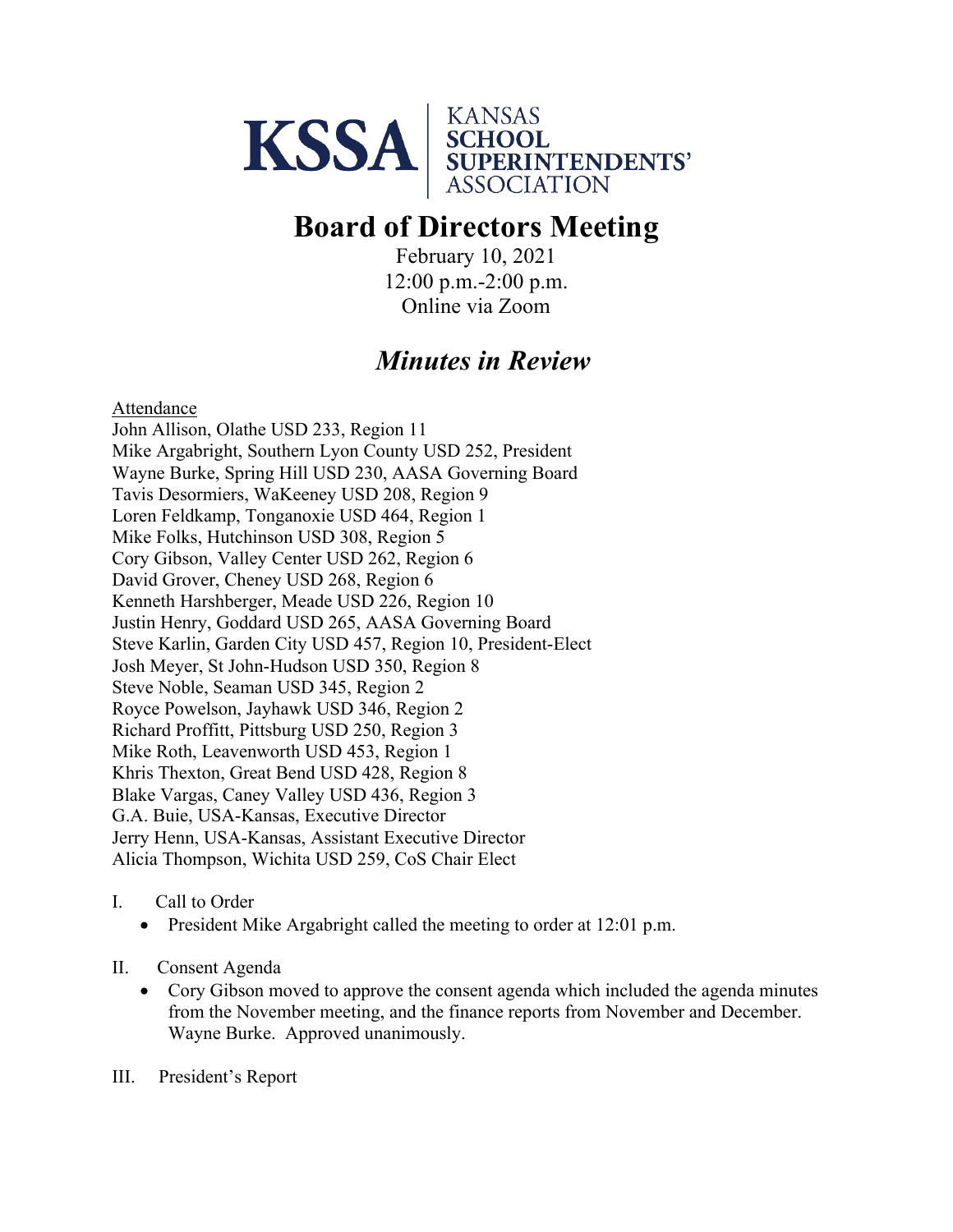- President Mike Argabright discussed the regional meetings. A lot of superintendents participated and shared great ideas. It is important to listen to what others are doing. The board agreed it would be good to meet again once ESSER 3 dollars arrive.
- Mike shared the KSHSAA Governor's Award Committee has decided on a winner. There were great nominations, and Christie Meyer did a great job leading.
- Mike also discussed ideas for marketing the teaching profession.

IV. Executive Director's Report

- G.A. Buie gave an update on membership. Numbers are looking strong. We are at 278, which is up 14 from last year. We still have a chunk of superintendents that are not members. Are we to the point of asking why they aren't engaged? There are 41 or 42 superintendents that still haven't joined.
- G.A. discussed the New Superintendents Workshop. We are looking at the same timeframe in June. We will have a number of principals moving up. The change list is posted on the USA and KSSA sites. We are looking at likely 70-75 changes this year, with likely 25-30 of them being new.
	- o The board discussed planning. Small groups are engaging and gives it a more personal touch.
	- o Centering meetings around a board meeting to bring current superintendents in as well.
	- o Regional meetings with KELI at least 3 times a year.
	- o We need to get them hooked and following up through KSSA.
- G.A. would like to honor those retiring. We didn't get a chance to last year with COVID, but should we bring it back this year? Mike Argabright thinks if we can find a large enough space, the effort is important. Steve Karlin added people have a choice whether they wish to attend. It's important for us to make the effort.
- G.A. discussed the 2021 SOY celebration. We are working on putting something together in Wichita on April 14 to coincide with CoS. It may not be as large as in the past, but we need to provide an appropriate recognition.
- The board discussed the upcoming USA-Kansas Conference. We are planning an in person conference, but it will look a little different this year. We are getting creative to make it as safe as we can. It is important to prep our administrators before we head down there and make sure we are following the protocols. Eyes are going to be on us and we need to be aware of optics.
- V. Legislative Update
	- G.A. discussed bill updates including SB 61/ HB 2068, HB 2119, and SB 62. These involve tax credit scholarships, vouchers, eliminating Ft Leavenworth from bond interest calculations, and a bill on a civics exam graduation requirement. We will have a full list in the upcoming Capitol Connection.
- VI. AASA Report
	- Justin Henry discussed the national conference. It will be virtual next Thursday and Friday. Sasha and Noel have sent info on vouchers.